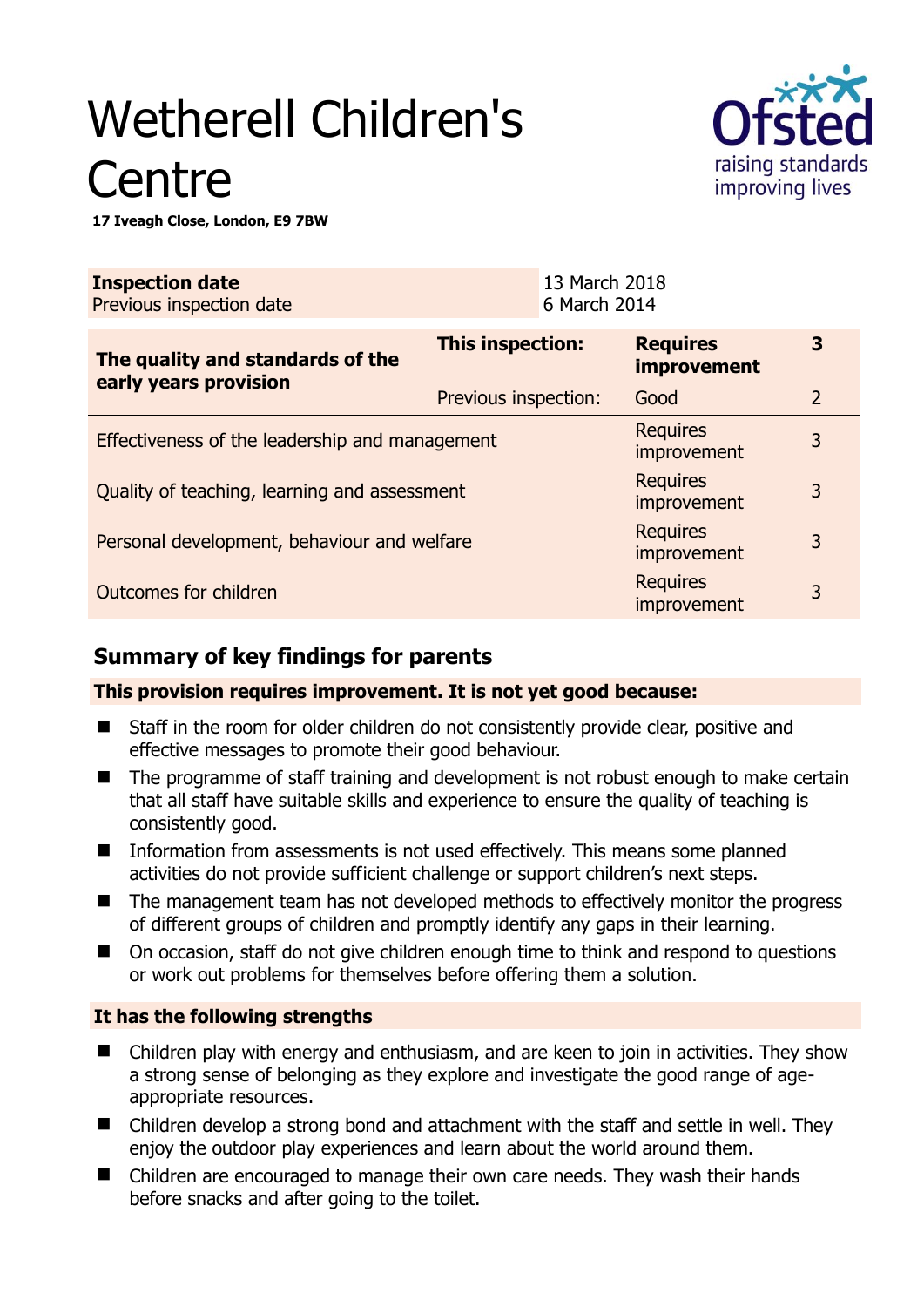## **What the setting needs to do to improve further**

#### **To meet the requirements of the early years foundation stage the provider must:**

|                                                                                                                                                                                                                 | <b>Due Date</b> |
|-----------------------------------------------------------------------------------------------------------------------------------------------------------------------------------------------------------------|-----------------|
| ensure that staff who work with the older children use clear,<br>positive and consistent ways to promote good behaviour                                                                                         | 13/04/2018      |
| provide support, coaching and training to ensure that all staff have<br>suitable skills and experience, and that the quality of teaching is<br>consistently good                                                | 13/04/2018      |
| ensure staff use what they know of children's learning to plan<br>suitably challenging activities, taking account of their interests and<br>abilities, to support them to make good progress in their learning. | 13/04/2018      |

#### **To further improve the quality of the early years provision the provider should:**

- **E** ensure that there are effective methods to monitor the progress of different groups of children and promptly identify and respond to any gaps in their learning
- increase opportunities for children to work out how to do things for themselves and how to solve problems they encounter.

#### **Inspection activities**

- The inspector observed the quality of teaching indoors and outdoors and assessed the impact this has on children's learning.
- $\blacksquare$  The inspector held a meeting with the manager. She sampled a range of documentation, including suitability checks; risk assessments, children's observations, assessment and planning records and documentation linked to managing children's progress.
- The inspector spoke to staff and children during the inspection.
- The inspector spoke to parents during the inspection and took account of their views.
- The inspector completed a joint observation with the nursery manager.

#### **Inspector**

Beverley Devlin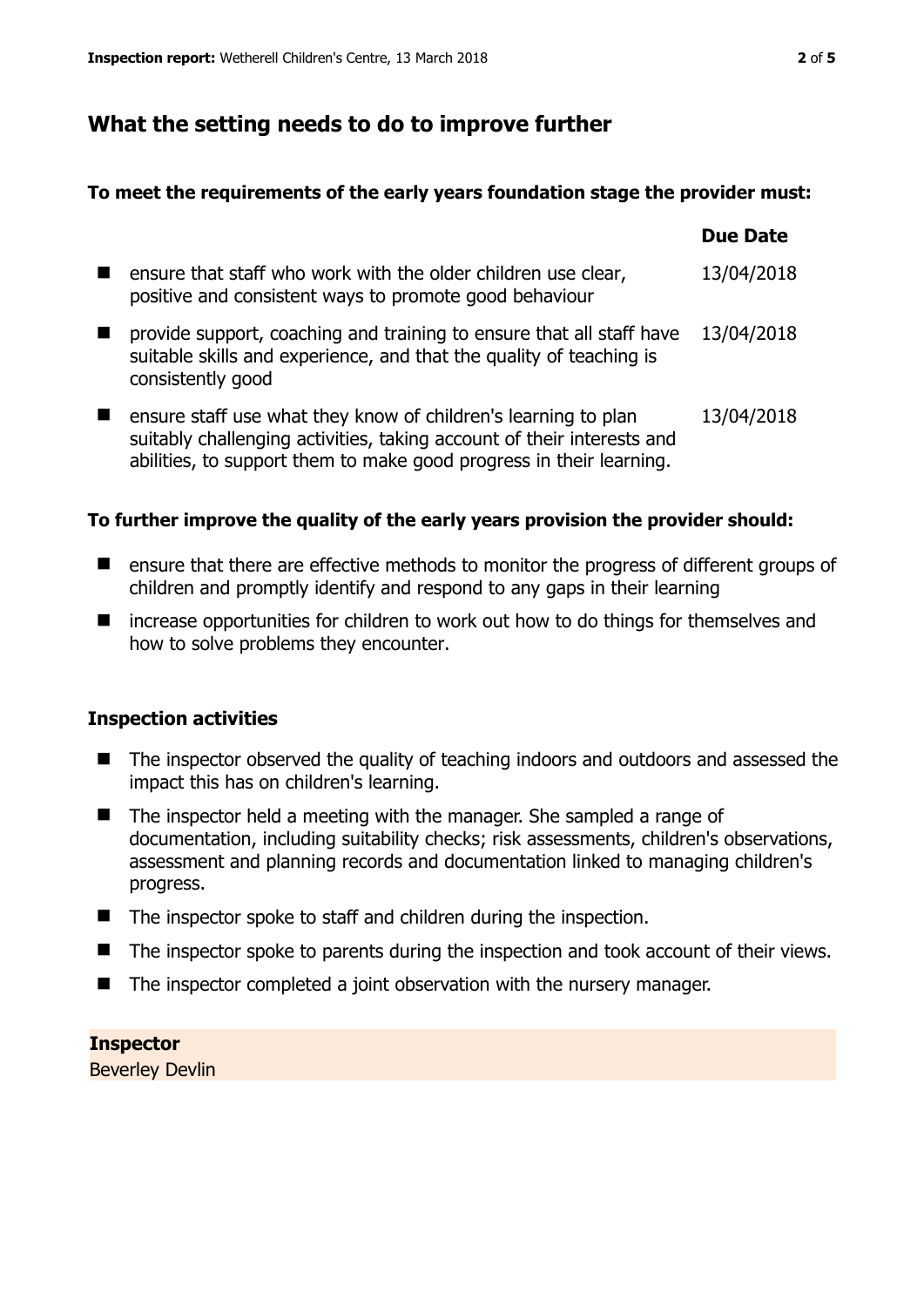## **Inspection findings**

#### **Effectiveness of the leadership and management requires improvement**

Safeguarding is effective. All staff are trained in child protection and know the procedure to follow should they suspect a child is at risk of harm. Appropriate recruitment procedures are in place to ensure all staff working with children are safe. The vast majority of staff hold a relevant childcare qualification and most hold up-to-date paediatric first-aid qualifications. The management team has set appropriate priorities for improvement and has made some progress following recent changes. However, the management team has not developed methods to effectively monitor and promptly target any identified gaps in the progress of different groups of children. Additionally, staff supervision is not focused on identifying their training needs to ensure teaching is good.

#### **Quality of teaching, learning and assessment requires improvement**

Staff make regular observations and complete assessments of children's learning and development. However, they are not using information gathered from this to plan appropriate target activities well enough to challenge and build further on what children already know and can do. However, staff do know the children well and offer positive interactions. Children develop their speaking skills as they talk to one another in their play. They develop their sensory skills as they explore a variety of creative and natural materials with interest. Staff encourage and support children's communication skills and language skills. For example, staff sing songs and read books with children, and successfully interweave sounds and letters, while asking questions to encourage children's engagement.

#### **Personal development, behaviour and welfare require improvement**

Staff do not provide older children with consistent messages to promote their good behaviour. However, children make friends easily and are keen to carry out small tasks, such as giving out plates at lunchtime and tidying away resources. Children enjoy the outdoors. They show good physical skills as they manoeuvre scooters and cars around obstacles. Partnership working with parents is good overall. Effective methods of communication keep parents well informed of their children's day and the progress made. Parents speak highly of the kind, caring and committed staff.

## **Outcomes for children require improvement**

Gaps in the monitoring of staff practice and the challenges set for children result in some children not yet making good or better progress. However, children display good independence as they manage their personal care. Most children are developing skills to help them to be ready for school. For example, they are imaginative, creative and follow their ideas. They are motivated and keen to take part in activities.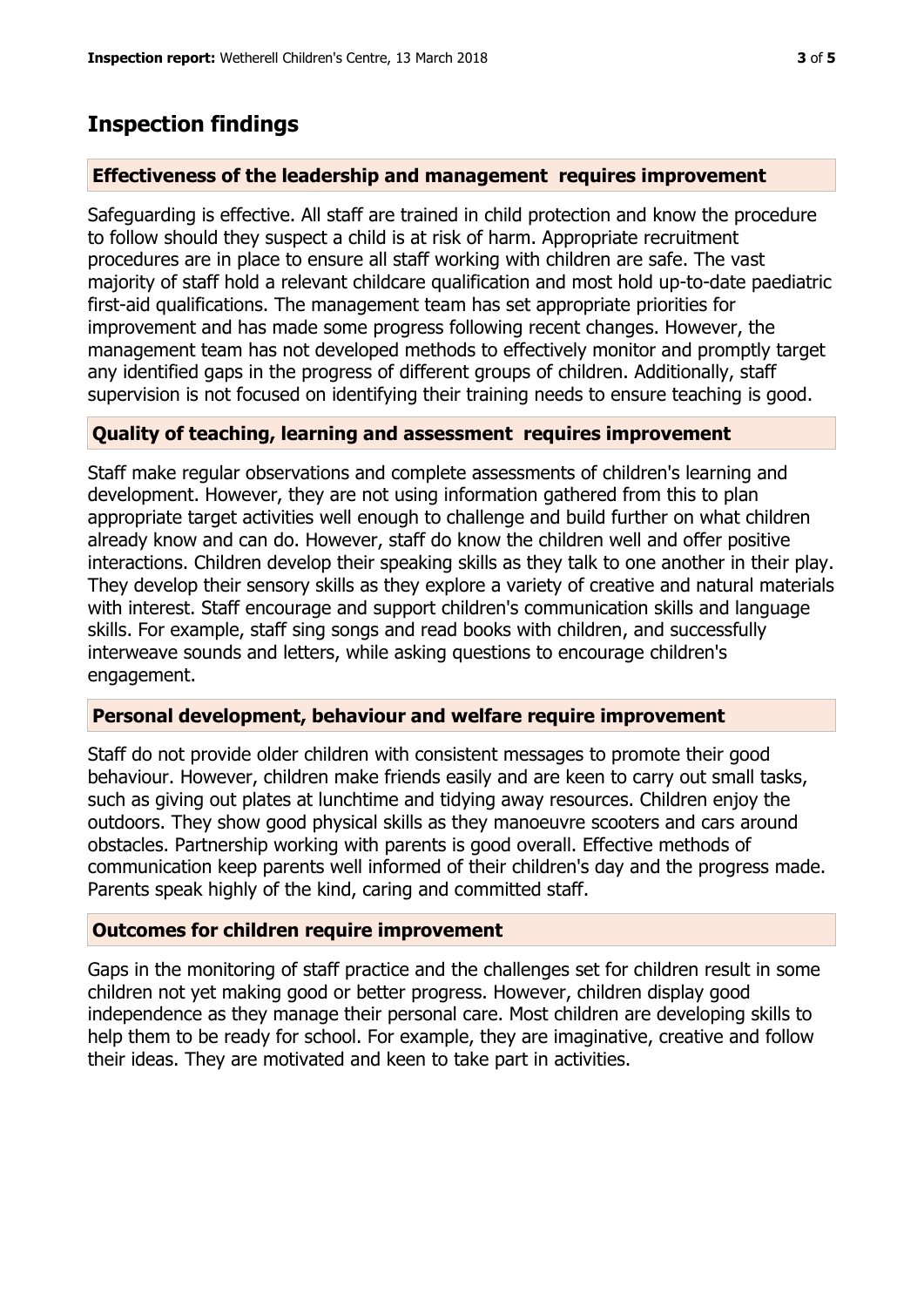## **Setting details**

| Unique reference number                             | EY428907                                                                             |
|-----------------------------------------------------|--------------------------------------------------------------------------------------|
| <b>Local authority</b>                              | Hackney                                                                              |
| <b>Inspection number</b>                            | 1069082                                                                              |
| <b>Type of provision</b>                            | Full-time provision                                                                  |
| Day care type                                       | Childcare - Non-Domestic                                                             |
| <b>Registers</b>                                    | Early Years Register, Compulsory Childcare<br>Register, Voluntary Childcare Register |
| Age range of children                               | $0 - 4$                                                                              |
| <b>Total number of places</b>                       | 80                                                                                   |
| Number of children on roll                          | 110                                                                                  |
| Name of registered person                           | Barnardo's                                                                           |
| <b>Registered person unique</b><br>reference number | RP518879                                                                             |
| Date of previous inspection                         | 6 March 2014                                                                         |
| <b>Telephone number</b>                             | 02085257090                                                                          |

Wetherell Children's Centre registered in 2011 and is operated by Barnardo's, a voluntary organisation. The centre employs 32 members of staff, including the manager. Of these, 27 hold relevant early years qualifications. The centre is open each weekday from 8am to 6pm, throughout the year, except for bank holidays. The centre is in receipt of funding to provide free early education for two-, three- and four-year-old children.

This inspection was carried out by Ofsted under sections 49 and 50 of the Childcare Act 2006 on the quality and standards of provision that is registered on the Early Years Register. The registered person must ensure that this provision complies with the statutory framework for children's learning, development and care, known as the early years foundation stage.

Any complaints about the inspection or the report should be made following the procedures set out in the guidance 'Complaints procedure: raising concerns and making complaints about Ofsted', which is available from Ofsted's website: www.gov.uk/government/organisations/ofsted. If you would like Ofsted to send you a copy of the guidance, please telephone 0300 123 4234, or email enquiries@ofsted.gov.uk.